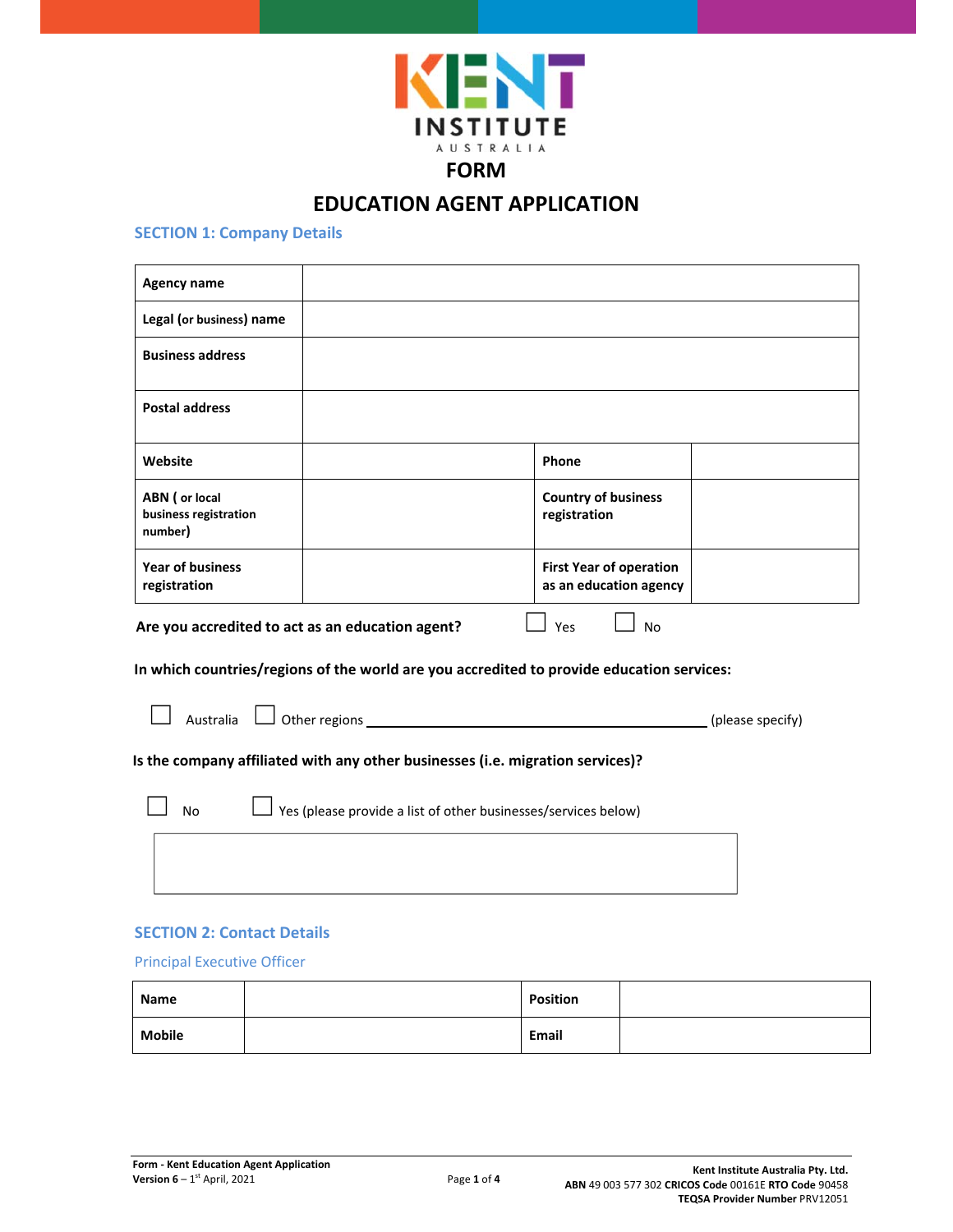#### **Nominated Representative**

## Student Administration Contact

| Name  | <b>Position</b> |  |
|-------|-----------------|--|
| Phone | Email           |  |

# Marketing Contact

| Name                              | <b>Position</b> |  |
|-----------------------------------|-----------------|--|
| <b>Mobile</b>                     | <b>Email</b>    |  |
| <b>QEAC No*</b><br>(if available) | MARN*           |  |
|                                   | (if available)  |  |

**\*** *For any business to provide immigration services in Australia, accreditation and registration with Migration Agent Registration Authority (MARA) is mandatory. An education agent may become a Qualified Education Agent Counsellor (QEAC) and be listed on the PIER (Professional International Education Resources) Network. Certification as a QEAC is carried out by PIER in partnership with the Australian Government.* 

# **SECTION 3: Proposal and Current Representation**

#### **Student recruitment by nationality to Kent Institute Australia**

| <b>Types of Course</b>                     | <b>Primary Nationality</b> | <b>Secondary Nationality</b> |
|--------------------------------------------|----------------------------|------------------------------|
| <b>Higher Education</b>                    |                            |                              |
| <b>Vocational Education Training (VET)</b> |                            |                              |

#### **Current representation in Australia**

| Item No.     | Name of Institution | <b>Type of Institution</b><br>(I.e. HE, VET etc.) | Period |
|--------------|---------------------|---------------------------------------------------|--------|
|              |                     |                                                   |        |
| $\mathbf{2}$ |                     |                                                   |        |
| 3            |                     |                                                   |        |
| 4            |                     |                                                   |        |
| 5            |                     |                                                   |        |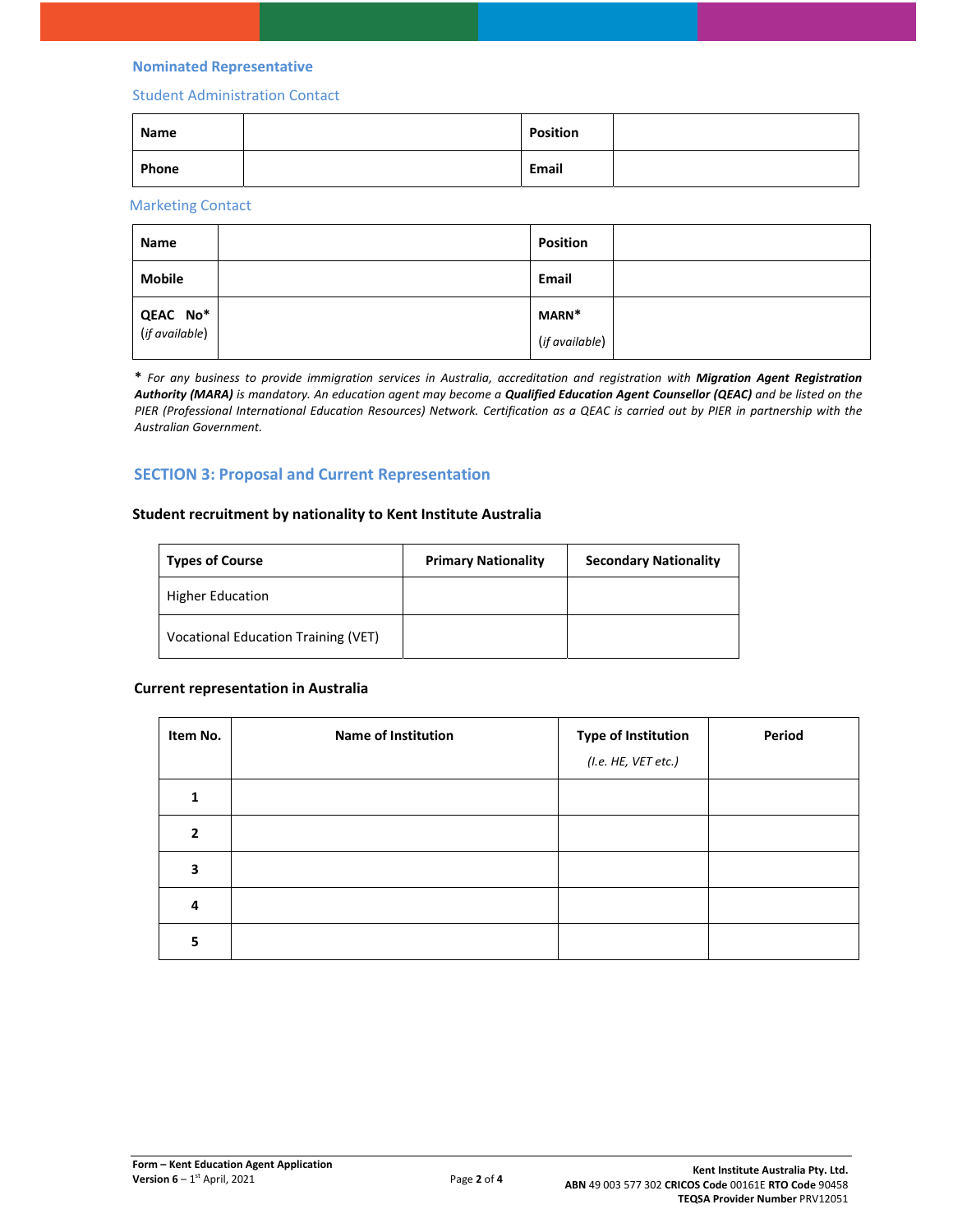## **SECTION 4: Reference Check**

#### **You must provide two referees from the Australian education sector.**

#### Referee 1

| Institution           | Website         |  |
|-----------------------|-----------------|--|
| <b>Contact Person</b> | <b>Position</b> |  |
| <b>Mobile</b>         | Email           |  |

Referee 2

| Institution           | Website         |  |
|-----------------------|-----------------|--|
| <b>Contact Person</b> | <b>Position</b> |  |
| Mobile                | <b>Email</b>    |  |

# **SECTION 5: Supporting Documentation Checklist**

**You must attach a business registration document, company profile and other relevant supporting documents with this application. Failure to provide documentation requested may result the denial of your application.** 

- ☐ **Business registration document**
- ☐ **Company profile** (*business profile which summarises the organisation's history and direction)*
- ☐ **Certificate of accrediting body membership** *if applicable* (*i.e. QEAC, MARA*)
- ☐ **Branch office details** (*address, contact person, telephone, email*)
- ☐ **Franchise office details** (*company details of each franchisee, address, contact person, telephone, email*)
- ☐ **Additional legal documents** for businesses with a Trust structure *(e.g. trust deed)*
- ☐ **Other relevant supporting documents** (*please provide the list of other documents below*).